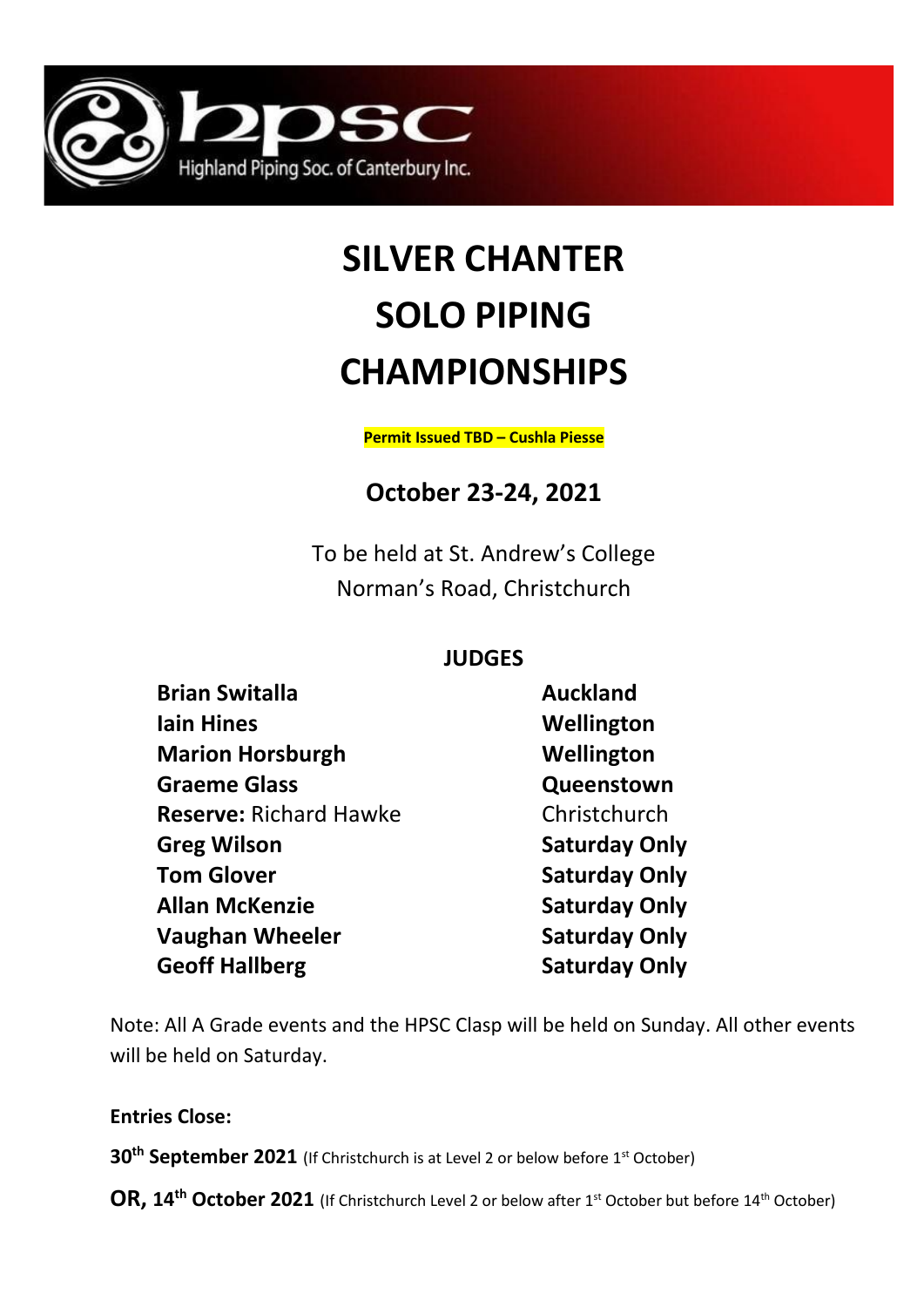| Grade          |                         | <b>Event</b>                 |                                     | 1st | 2nd | 3rd | 4th | <b>Entry</b> |
|----------------|-------------------------|------------------------------|-------------------------------------|-----|-----|-----|-----|--------------|
| Open           | $\mathbf{1}$            | <b>Silver Chanter MSR</b>    | Former winners excluded             | 250 | 150 | 80  | 40  | 20           |
|                | $\overline{2}$          | Clasp MMSSRR                 | Former winners of Silver Chanter    | 300 | 200 | 100 | 50  | 20           |
|                |                         |                              | only                                |     |     |     |     |              |
|                | $\overline{\mathbf{3}}$ | Piobaireachd                 |                                     | 300 | 200 | 100 | 50  | 20           |
|                | $\overline{\mathbf{4}}$ | 2/4 March                    | South Island Championship           | 200 | 100 | 80  | 40  | 15           |
|                | 5                       | <b>Strathspey &amp; Reel</b> | South Island Championship           | 200 | 100 | 80  | 40  | 15           |
|                | 6                       | Hornpipe & Jig               |                                     | 200 | 100 | 80  | 40  | 15           |
|                |                         |                              |                                     |     |     |     |     |              |
| <b>B</b> Grade | $\overline{\mathbf{z}}$ | Piobaireachd                 |                                     | 100 | 50  | 30  | 20  | 12           |
|                | 8                       | 2/4 March                    |                                     | 80  | 40  | 30  | 20  | 12           |
|                | 9                       | Strathspey & Reel            |                                     | 80  | 40  | 30  | 20  | 12           |
|                | 10                      | Hornpipe & Jig               |                                     | 80  | 40  | 30  | 20  | 12           |
|                | 11                      | 6/8 March                    |                                     | 80  | 40  | 30  | 20  | 12           |
|                |                         |                              |                                     |     |     |     |     |              |
| Under 21       | 12                      | Piobaireachd                 | *William Boyle Foundation           | 120 | 50  | 30  | 20  | 12           |
|                |                         |                              | <b>Competition Qualifying Event</b> |     |     |     |     |              |
|                | 13                      | Hornpipe & Jig               | New Zealand Championship            | 120 | 50  | 30  | 20  | 12           |
|                |                         |                              | *William Boyle Foundation           |     |     |     |     |              |
|                |                         |                              | <b>Competition Qualifying Event</b> |     |     |     |     |              |
| <b>C</b> Grade | 14                      | Piobaireachd                 |                                     | 50  | 30  | 20  | 10  | 10           |
|                | 15                      | 2/4 March                    |                                     | 40  | 25  | 15  | 10  | 10           |
|                | 16                      | <b>Strathspey &amp; Reel</b> |                                     | 40  | 25  | 15  | 10  | 10           |
|                | 17                      |                              |                                     | 40  | 25  | 15  | 10  | 10           |
|                | 18                      | Hornpipe & Jig<br>6/8 March  |                                     | 40  | 25  | 15  | 10  | 10           |
|                |                         |                              |                                     |     |     |     |     |              |
| <b>D</b> Grade | 19                      | Piobaireachd (Ground         |                                     | 30  | 20  | 15  | 10  | 8            |
|                |                         | & next variation)            |                                     |     |     |     |     |              |
|                | 20                      | 2/4 March                    |                                     | 20  | 15  | 10  | 8   | 8            |
|                | 21                      | <b>Strathspey &amp; Reel</b> |                                     | 20  | 15  | 10  | 8   | 8            |
|                | 22                      | 6/8 March                    |                                     | 20  | 15  | 10  | 8   | 8            |
|                |                         |                              |                                     |     |     |     |     |              |
| <b>Novice</b>  | 23                      | 2/4 March (4 measures)       |                                     | 15  | 12  | 10  | 6   | 6            |

#### **Conditions of Entry**

Conducted under the rules of the Piping and Dancing Association of New Zealand

- Events 1,3,4,5,6 Three tunes of each time signature to be submitted
- Event 2 Four tunes of each time signature to be submitted
- Events 7-13 Two tunes of each time signature to be submitted
- Events 14-23 One tune of each time signature to be submitted

Events 7 and 12 These events will run as a single event - play once with 2 prize lists.

Prizes awarded for: (1st) up to 5 competitors, (1st and 2nd) up to 7 competitors, (1st, 2nd ,3rd) up to 10 competitors, (1st,2nd,3rd, 4th) 12 or more competitors. **For Event 13, the prize will be as stated in the schedule.**

Proof of New Zealand Piping & Dancing Association current registration must be presented on the day.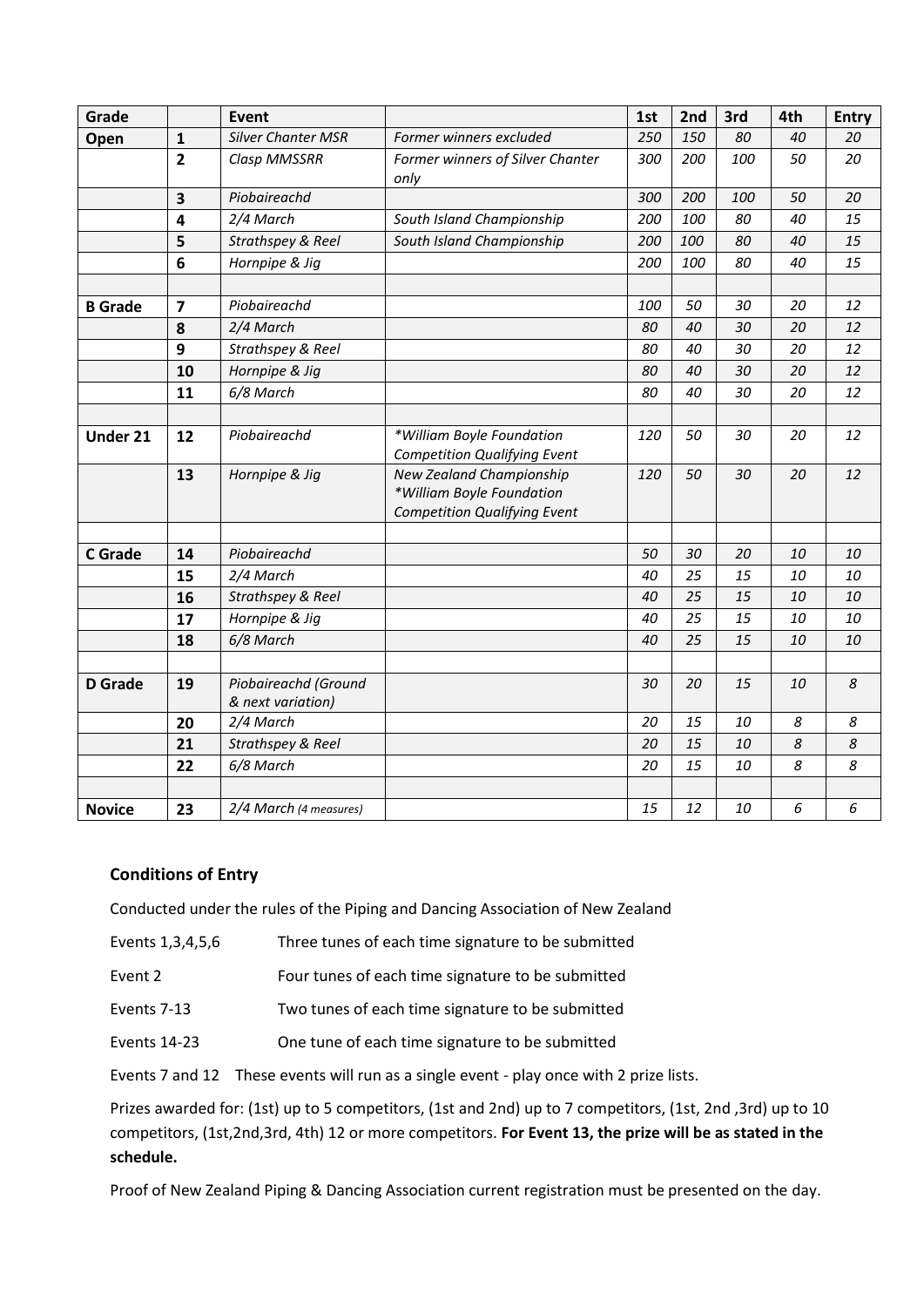Each competitor is to pay an Administration Fee and a Highland Piping Society of Canterbury Membership Fee (An administration fee of \$15 per competitor plus a \$5 Highland Piping Society of Canterbury membership fee is applicable - \$20 combined). No admission charges to any events during the weekend are applicable and the programme is supplied free of charge.

With the exclusion of Events 3-6 and 13, the HPSC reserves the right to limit the size of individual events if it deems the number of entrants to be excessive. Heats and a Final will be applicable for any event with 25 or more competitors with the exception of the Silver Chanter MSR Event. The Silver Chanter MSR Event will be limited to 15 competitors with preference given to A Grade Pipers then based on B Grade March, Strathspey and Reel results from the weekend. Competitors deemed ineligible for said events will be notified and refunded any entry fees paid. For Events 3-6 and 13 all entrants will perform only once.

The order of play will be uploaded on the HPSC Facebook Page 1 week prior to the Weekend Event, and emailed to all competitors.

All competitors, by entering this competition, agree to have their performances recorded or live streamed by the HPSC.

HPSC reserves the right to cancel the event at any stage. It is anticipated that the Event will be held if the COVID-19 Government Alert level is at level 2 or below.

#### **Entry Fees**

Full payment of entries fee should be made within 48 hours of the submission of the online entry. Online deposit of fees is preferred. Failure to pay entry fees with result in the online entry being withdrawn which will be notified to the competitor. No refunds of entry fees will be given unless the event is cancelled due to COVID-19 regulations in which all entry fee money will be refunded in full.

#### **Close Of Entries – Covid Alert Levels**

If Christchurch is at Level 2 or below before 1<sup>st</sup> October

#### **Entries close on Wednesday 30th September 2021.**

If Christchurch is at Level 2 or below after  $1^{\text{st}}$  October but before  $14^{\text{th}}$  October

#### **Entries close on Thursday 14th October 2021**

Late entries accepted at the discretion of the HPSC and a late fee of \$10 per event will apply.

Enquiries[: compsechpsc@gmail.com](mailto:compsechpsc@gmail.com)

#### **ONLINE ENTRY FORM: [HERE](https://docs.google.com/forms/d/e/1FAIpQLSdvuyzyCxfjbrcqhVmaCMxpyvEyihchR1_tv4pwZTqwUeEIiQ/viewform)**